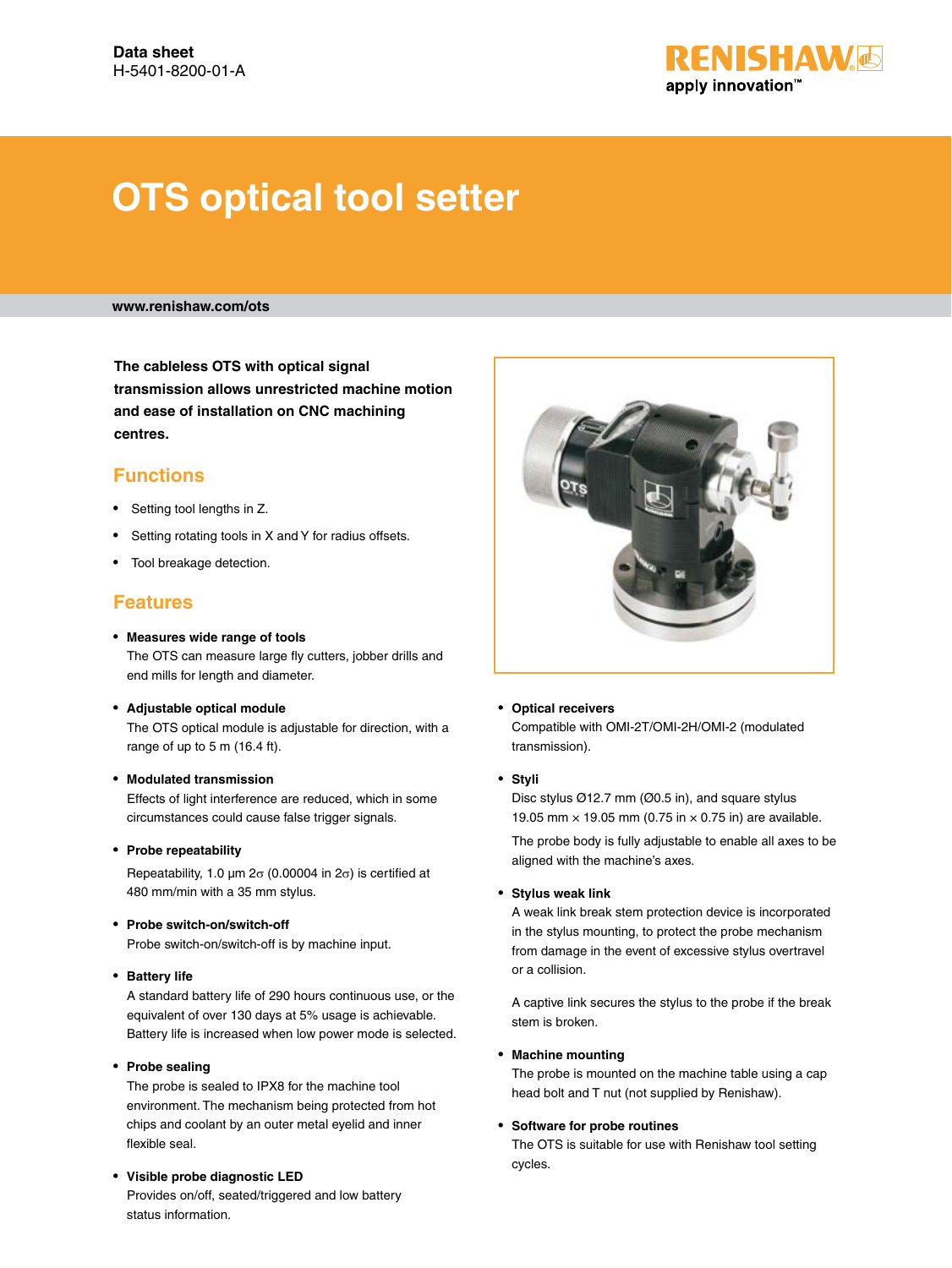# **Typical probe system**



## **Probe modes**

#### **The OTS probe can be in one of three modes:**

- **1. Stand-by mode**  The OTS is waiting for a switch-on signal to be received.
- **2. Operating mode** The OTS is ready for use in this mode, when activated by M code.
- **3. Configuration mode** The Trigger Logic™ configuration method allows the following settings to be configured.

## **Probe settings**

#### **Enhanced trigger filter**

Probes subjected to high levels of vibration or shock loads may output signals without the stylus having being contacted. The enhanced trigger filter improves the probe's resistance to these effects.

#### **Low optical power**

Where the separation between the OTS and the OMI-2T/ OMI-2H/OMI-2 is small, the low optical power setting may be used.

In this setting, battery life will be extended and the optical transmission range will be reduced as shown by white dotted lines on the performance envelopes.

#### **Optical transmission start mode**

With modulated mode, the OTS is compatible for use with the OMI-2T/OMI-2H/OMI-2, for high resistance to light interference.

The OTS operates using optical on/optical off mode, although a timer automatically switches the probe off after 90 minutes from the last trigger if not turned off optically, to preserve battery life.

#### **Probe 1/Probe 2 start**

The OTS is factory set to Probe 2 start for use with a spindle probe and OMI-2T/OMI-2H (twin probe).

One OTS is required to be set to Probe 1 start in a twin OTS installation.

Probe 1 start is required for use with an OMI-2.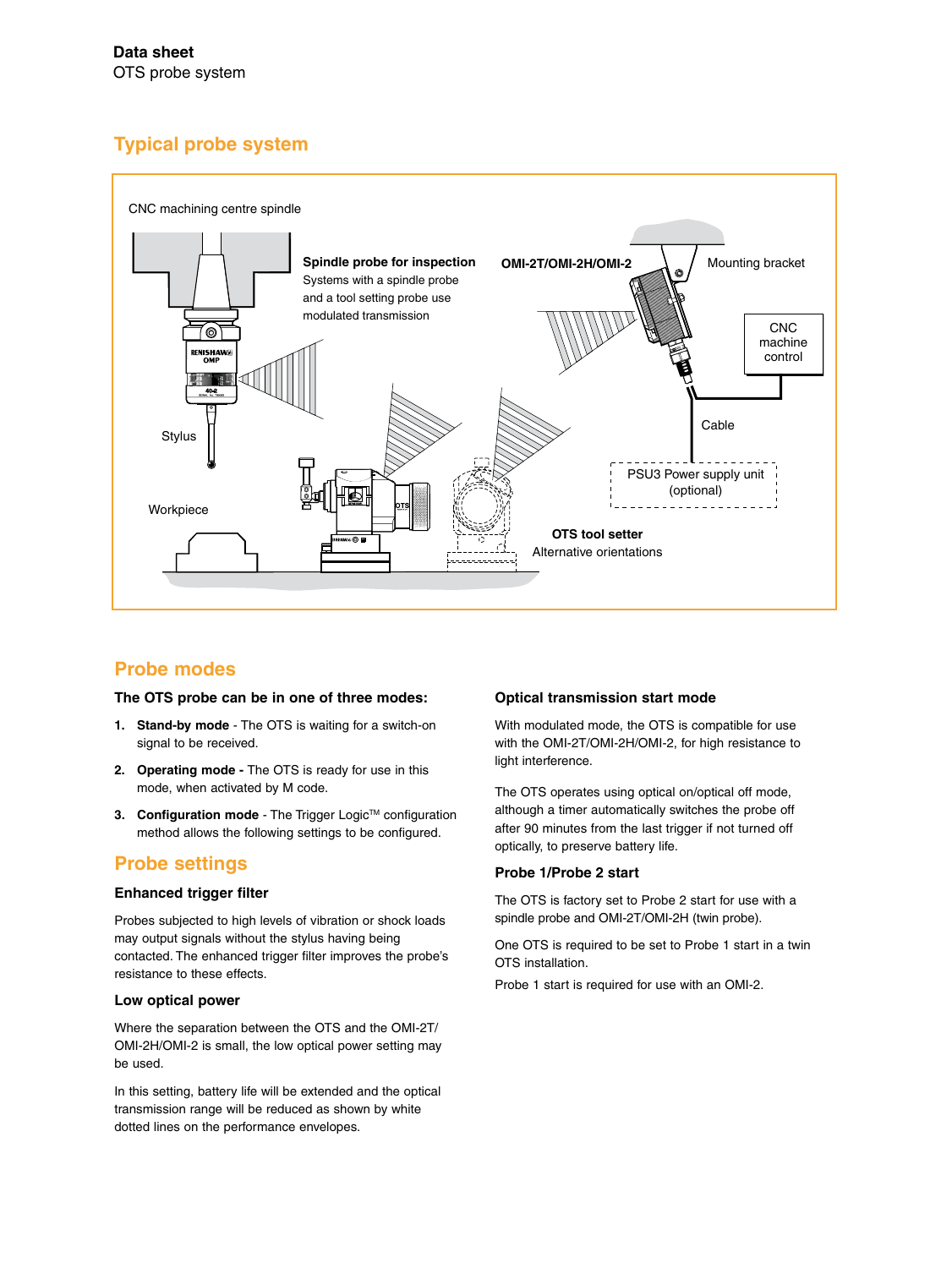

# **Performance envelope**

The probe system should be positioned so that the signal transmission is maintained when the OTS is positioned below the machine spindle.

The OTS and OMI-2T/OMI-2H/OMI-2 may deviate from the optical centre line, provided opposing light cones always overlap, with transmitters and receivers in the other's field of view (eye to eye).

Natural reflective surfaces within the machine may affect the signal transmission range.

Coolant residue, accumulating on the OTS or OMI-2T/ OMI-2H/OMI-2 windows will have a detrimental effect on transmission performance. Wipe clean as often as is necessary to maintain unrestricted transmission.

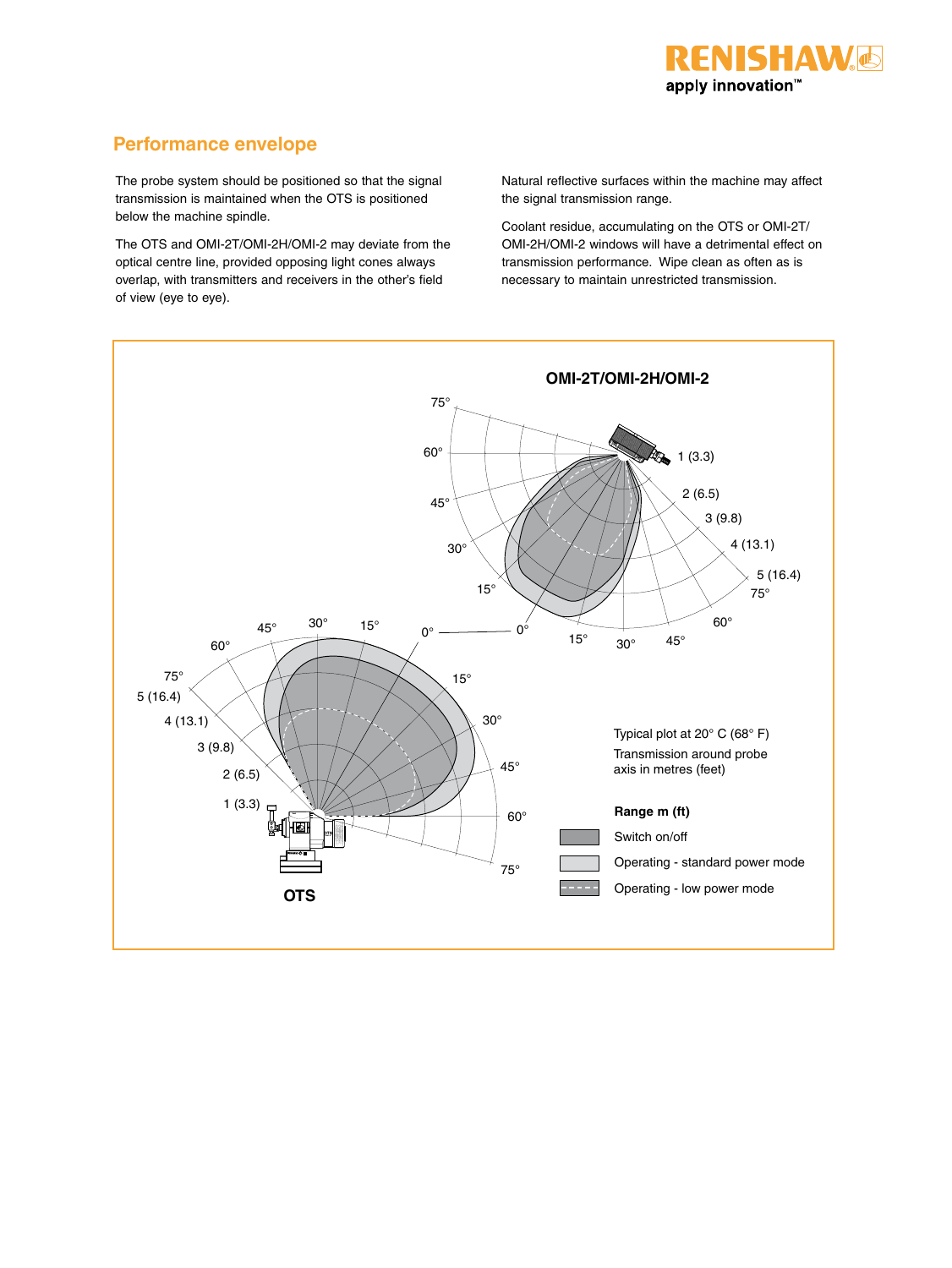# **Dimensions**



The achievable tolerance setting of tools depends upon the flatness and parallelism of the stylus tip setting. The probe can be adjusted to achieve parallelism along all faces of a square stylus. A value of 5 µm is easily achievable which is sufficient for the majority of tool setting applications.

# **Specification**

✱ Valid as tested with a 35 mm straight stylus and a velocity of 480 mm/min at the centre of the stylus tip

| <b>Primary application</b> | Tool setter for machining centres                                                               |  |  |
|----------------------------|-------------------------------------------------------------------------------------------------|--|--|
| <b>Sense directions</b>    | 5 way $\pm X$ $\pm Y$ $+Z$                                                                      |  |  |
| Overtravel                 | $X/Y$ 3.5 mm $(0.13 \text{ in})$<br>$Z \sim$<br>6 mm (0.24 in)                                  |  |  |
| Stylus trigger force       | 1.3 N to 2.4 N / 130 gf to 240 gf (4.6 ozf to 8.5 ozf)<br>depending on sense direction          |  |  |
| Repeatability              | 1 $\mu$ m (0.00004 in).<br>Maximum mean 2 sigma ( $2\sigma$ ) value *                           |  |  |
| Temperature                | +5 °C to 50 °C (41 °F to 120° F)<br>Operating<br>$-10$ °C to 70 °C (14 °F to 158 °F)<br>Storage |  |  |
| <b>Sealing</b>             | IPX8 (BS 5490, IEC 529) 1 atmosphere                                                            |  |  |
| Weight                     | 900 g (31.74 oz) with batteries                                                                 |  |  |

increments, to allow the optical window to point towards the receiver.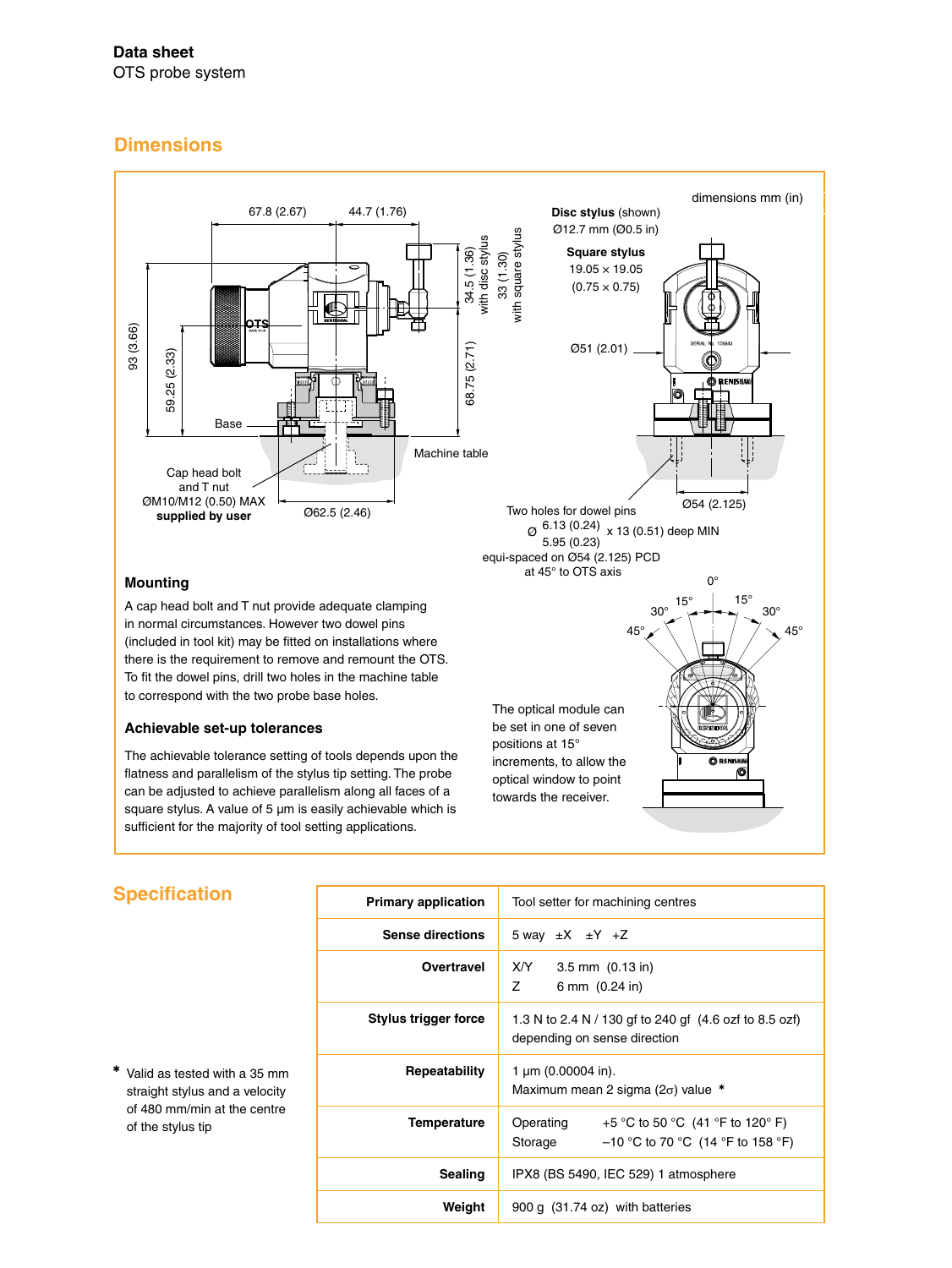

# **Battery life**

#### **Typical battery life**

Using the 1/2 AA lithium thionyl chloride (LTC) batteries at 5% usage, the probe will continue to operate for approximately one week after a low battery warning is first indicated. Replace the batteries as soon as possible. After batteries are inserted into the OTS, the flashing LED will indicate the current settings.

Low power mode should be used whenever possible for increased battery life.

#### **Battery life** (1/2 AA Lithium Thionyl Chloride (3.6 V) x 2**)**

| <b>Stand-by life</b> |            | $5\%$ usage = 72 minutes/day |            | <b>Continuous use</b> |            |
|----------------------|------------|------------------------------|------------|-----------------------|------------|
| (typical)            |            | (days - typical)             |            | (hours - typical)     |            |
| Standard             | Low        | Standard                     | Low        | Standard              | Low        |
| power mode           | power mode | power mode                   | power mode | power mode            | power mode |
| One year             | One year   | 130                          | 140        | 290                   | 320        |

# **Probe status LEDs**

| <b>LED colour</b>                                                                               | <b>Probe status</b>                                   | <b>Graphic hint</b> |
|-------------------------------------------------------------------------------------------------|-------------------------------------------------------|---------------------|
| Flashing green                                                                                  | Probe seated in<br>operating mode                     |                     |
| Flashing red                                                                                    | Probe triggered in<br>operating mode                  |                     |
| Flashing green and blue                                                                         | Probe seated in<br>operating mode<br>- low battery    |                     |
| Flashing red and blue                                                                           | Probe triggered in<br>operating mode<br>- low battery |                     |
| Constant<br>or<br>flashing red                                                                  | Battery dead                                          |                     |
| Flashing red<br>or<br>flashing red and green<br>or<br>sequence<br>(when batteries are inserted) | Unsuitable battery                                    |                     |